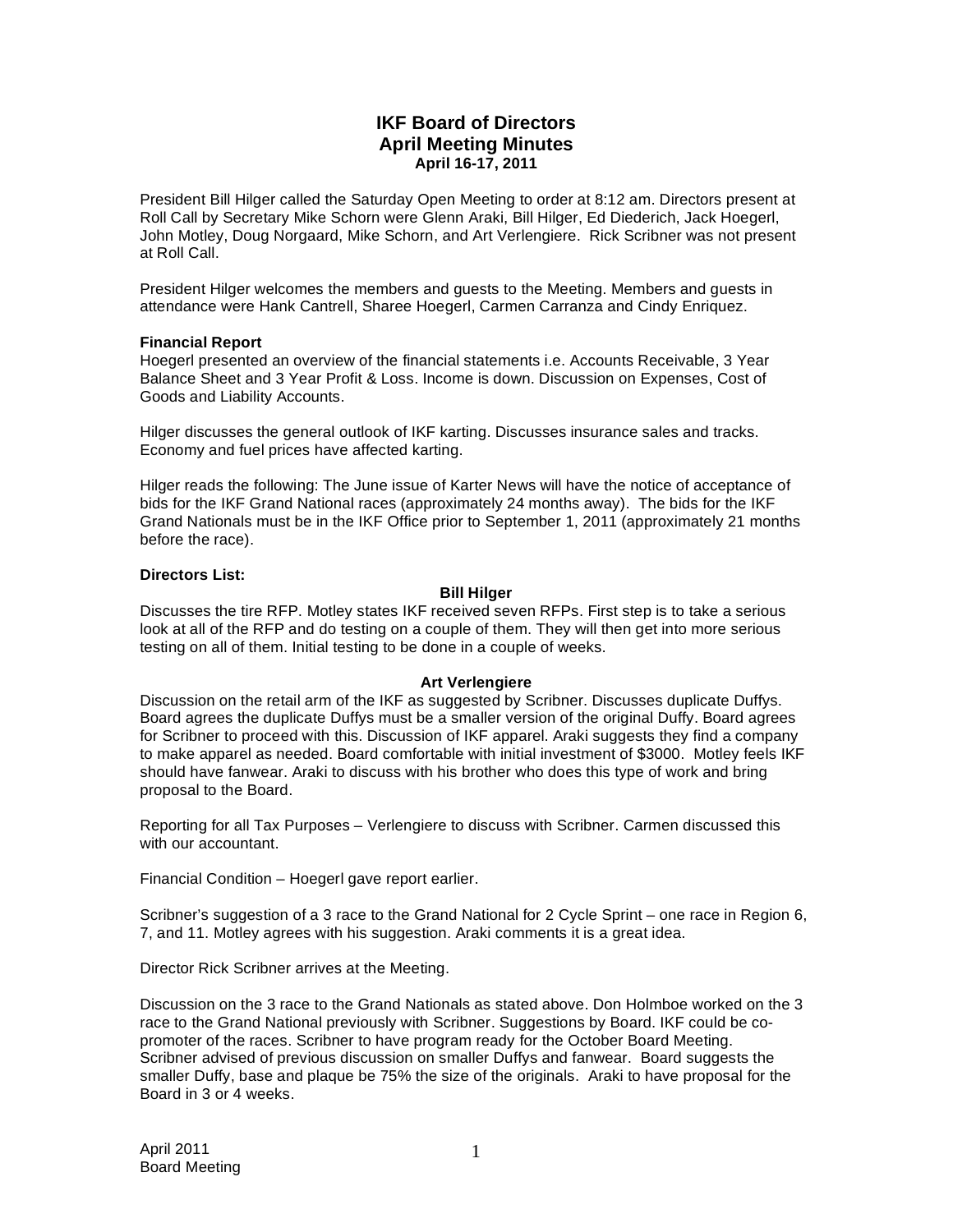### **Rick Scribner**

Scribner Plastics representative would like to request approval of a "CIK Style" Rear Wheel Protection plastics bumper. Due to discrepancies in the technical drawing in the IKF Technical Manual and actual CIK homologated bumpers, it is requested that the approval be listed as "201.6.4" Other rear bumpers allowed are: Scribner Plastics PN 6050.

Motley asks if this has been approved by the Sprint Committee Chairman. Feels there is a problem in the IKF that a lot of things go to the whole Board and the Committee should be making the recommendation on it. Scribner discusses the interpretation of the Rulebook. Verlengiere states the Rulebook already allows it. Scribner problem with the Rulebook is the vertical surface call out, it does not really define it. Verlengiere comments it says CIK style. Board reviewed this and unanimously agreed that it is CIK style and is allowed. Verlengiere states this complies with the Rulebook. Board agrees.

#### **Mike Schorn**

Rear Bumper Rule – he is asking the Board permission to allow flex in the previous bumpers to be allowed in 2011. Only compromise he can see for his constituents. Scribner states there was a lot of communication from up there and should speak volumes to the Board. Schorn asks Cantrell if he has seen the bumpers; heard they had been modified. Verlengiere asks Motley if there are any concerns about how it impacts the tire other than not complying to the rule; asks if there are other issues with the design that make it questionable. Motley states there are concerns with it because it allows part of the bumper to run into the tire; it does not have crush like the plastic ones. Scribner states the plastic ones run into the tire too, Diederich says it does not have the same effect as metal does. Verlengiere discusses the bumper Schorn showed to the Board yesterday. Asks if it is rigidly mounted to the bar so when you hit it, it moves toward the tire. Schorn says it can go against the tires and comes back up. Scribner states similar to a molded plastic bumper would do. Schorn says the Rulebook says you can't have plastic and has to have a metal loop. Discusses bolting. Scribner says continuous is not in the Rulebook. Hilger states that most must be drilled and pinned.

### Steve Marso joins the Meeting.

Araki states that he has seen more plastics bumpers than steel bumpers come loose or come off the karts on a regular basis. Motley states they are geographically different. Araki states the problem is trying to control which one of the bumpers is ???.Motley reads "retention cables or straps may be utilized however they may not compromise the original design or homologation of the bumper and mounting hardware". Verlengiere states there has been much discussion on this previously and asks where the Board is at today; is Schorn asking for another vote. Hilger states Schorn is asking to allow the bumpers Schorn brought to the Meeting through 2011. Lengthy discussion by Board. Hilger reads the clarification of the rear bumper rule: the bumper may be either CIK style plastic or continuous loop steel tube of double bar design. No flexible components are allowed. Minimum diameter of .625" with .065" wall. The basic design must conform to the following drawing. Hoegerl asks if the elephant ears are added, is it considered continuous. Scribner replies yes when it is welded, it is allowed. If you add the word continuous, it will have to be welded or change the verbiage to say it must be welded. Motley states that most letters came from a narrow geographical area. Scribner feels they need to phase out the hinged or flexed bumpers at a pre-determined time. Araki asks if they can approve the wording that full width bumpers are mandatory in 2011 or whatever year and the rule that Motley writes will be effective January 1, 2012. Scribner agrees with Araki. Want to eliminate the small bumpers. Allow a transition period to get through the season. Motley suggests to not require the full bumper in 4 cycle.

Araki states that, according to how he reads the Rulebook, the bumpers are legal. Scribner agrees with Araki. Motley says to consider the intent of the rule despite slight flaws in the description.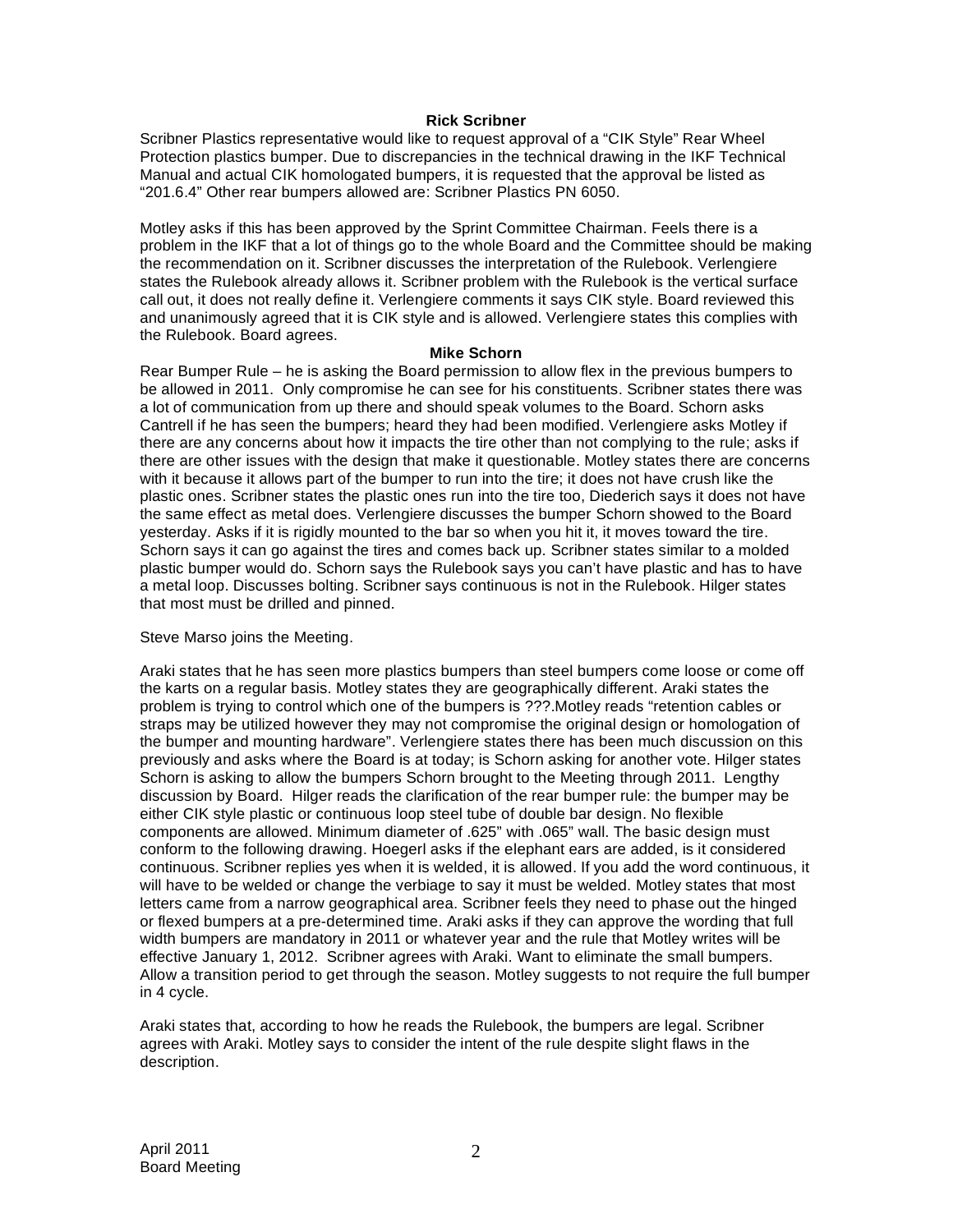Clarification of the rear bumper rule – Section 201.6 – effective 30 days after posting on the IKF Website.

## **REAR BUMPER-CIK STYLE:**

**Note dimensions shown are for adult chassis only, Cadet and Kid Kart must extend to at least center of rear tires and the ends shall not extend beyond the outside of the rear tires, except in a declared rain race.** 

The rear bumper may be either CIK style plastic or welded steel tubing loop, of double bar design. Welded on "elephant ear" extensions are permissible. No flexible components are allowed.

Minimum diameter of steel tubing must be .625" with a minimum .065" wall thickness. The basic design must conform to the following drawing: (Note the requirement for the lower bar in Section 201.6.3).

If steel tubing utilized, the rear protection shall extend to at least the center of the rear tires. The ends of any rear protection may not extend beyond the outside of the rear tire/wheel assembly except in a declared rain race. If CIK style utilized, retention cables or straps may be used. However, they may not compromise the original design or Homologation of the bumper and mounting hardware.

## **NOTE Dimension on attached photo to be removed.**



Schorn reminds the Board IKF stickers are required on karts according to Section 105.2.1.2.1 in the 2011 IKF Rulebook. Verlengiere asks if this is enforced nationally – reply is yes.

### **Ed Diederich**

Diederich proposes a review and rewrite of the Governor and Regional Coordinator Policies and Procedures Handbook. Rewrite to define the chain of command. Include the National Coordinator. Board agrees that Diederich, Schorn, Verlengiere and Araki to work on the Handbook.

Diederich suggests formation of a Committee of 3 active racers from Sprint Region 6, 7, and 11 and one Director, as an overseer of the Committee, to review the structure of the Grand National. To make sure we have a product going forward in sprint racing that mirrors what is current in go karting sprint racing. Includes 2 and 4 cycle sprint. Review the current format and scheduling and make recommendations for future formats, scheduling and venue. Develop a proposal by September so the Board can evaluate for the October Board Meeting. Suggests that Araki, Schorn and Diederich approach their regional racers and get the names together by June. Wants the Grand Nationals to be consistent at least over a three year period to run the same classes.

#### **Proposals**

Motley comments the Proposal system does not get used as much as it should based on how it is set up. Few Proposals from the floor. Need to take a look at it to improve it. Need more input from customers. Problem could be the time frame before decision is made. Ineffective system today.

April 2011 Board Meeting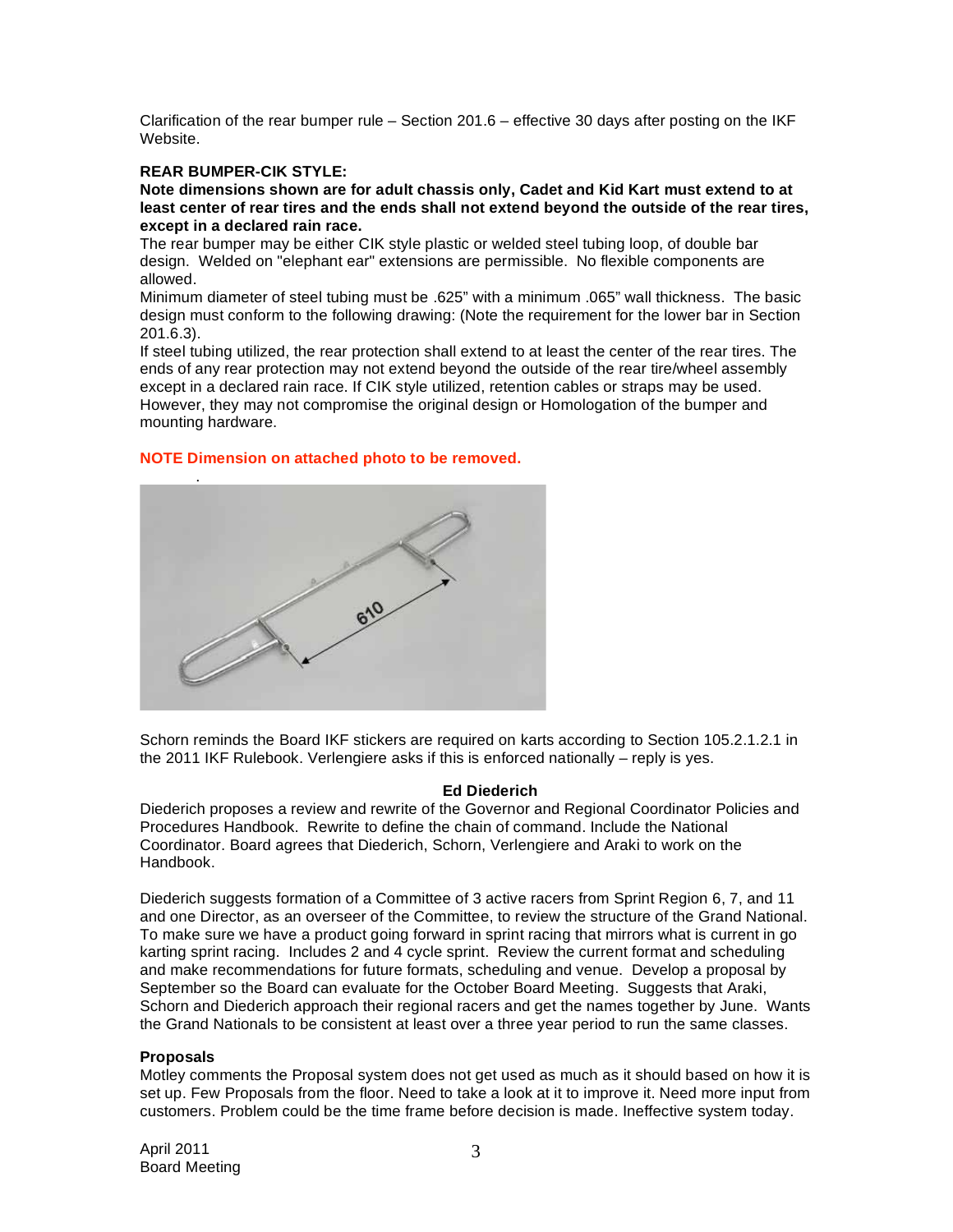Verlengiere states the Proposal system is for rule changes according to Section 101.2.6; was put in for engines. Diederich reached out to racers in 2008 and got little participation. Sharee Hoegerl suggests Survey Monkey. Verlengiere states the racers want to go where the fast guys are, race the biggest classes and the coolest event, they could care less about what the Board does. Araki agrees. Hilger states the communication is at the races. Diederich states you get constructive criticism if you show up at the races; they are glad to see you at the event.

Norgaard requests Section 105.8.2.1 be added to Section 401.17.4. Clutch/Chain Guard. Discussion by Board. Rule Update. Norgaard to forward the update to the IKF Office.

Motion by Schorn to change two class race days at the 2011 4 Cycle Sprint Grand National. Request from Shasta Kart Club to run the Briggs World Formula Medium on Friday and the Briggs World Formula Heavy on Saturday. Second by Diederich. In Favor: Unanimous Passed

Motion by Norgaard to add the Sportsman Midget class to the 2011 2 Cycle Speedway/Speedway Midget Grand National with a minimum of 8 entries to run for a Duffy. Class Specs: Yamaha KT100, 500#, Spec Pipe L2, 16+. Second by Schorn. In Favor: Unanimous Passed

Request for  $3^{rd}$  punch only race on June  $19^{th}$  by Delaware Speedway Died for Lack of a Motion.

### Discussion by the Board:

John Motley to be the IKF Tech Director for the 2011 Road Race Grand National. IKF Tech Director for the 2011 4 Cycle Speedway Grand National – TBD. Art Verlengiere to be the IKF Co-Director in Charge of the 2011 4 Cycle Sprint Grand National. IKF Director in Charge of the 2011 2 Cycle Speedway/Speedway Midget Grand National has not yet been appointed.

Hilger states there will be a meeting to go over the 4 Cycle Speedway rules. Will be ready for the October Board Meeting.

### **RFP Update**

Hilger states RFPs were received from Bridgestone, Burris, Dunlop, Hoosier, MG Tires, Maxxis and Vega.

### **2012 2 & 4 Cycle Speedway Grand National**

Presentation by Doug Norgaard & Steve Marso**.** South Dakota Kart Club @ University Plains Speedway in Brookings SD

Doug Norgaard: City behind the event 100%. Radio & TV station on board. History of Brookings. Amenities outlined. Briggs & Stratton co-founder tie to local college. Information given on the track, tech shed, electronic scale, 2-30 kart grids w/ tent, scoring tower, flag stand, electronic scoring, drainage system. Hosting 4 Cycle Speedway 2011 Grand National, Midwest Speedway Tour. IKF insurance only. Ambulance on site. Track overview. Parking discussed. Staff has done 6 Grand National events and numerous regional events. IKF/SFI tech certified.

Steve Marso: Wants to do the 2 & 4 Cycle Speedway Grand National combined. Whole new venture for them. Believes they can do this. Hosted Region 3, 5, and 5A events – all IKF insured. Strengthened karting in the Midwest.

Doug Norgaard states he spoke with Hoegerl about how to combine the 2 & 4 Cycle Speedway Grand National. Do not have to eliminate classes to get it all into the program. Practice on Sunday and add one day to the program. Do 6/6/7/7 classes a day. Not trying to eliminate any 2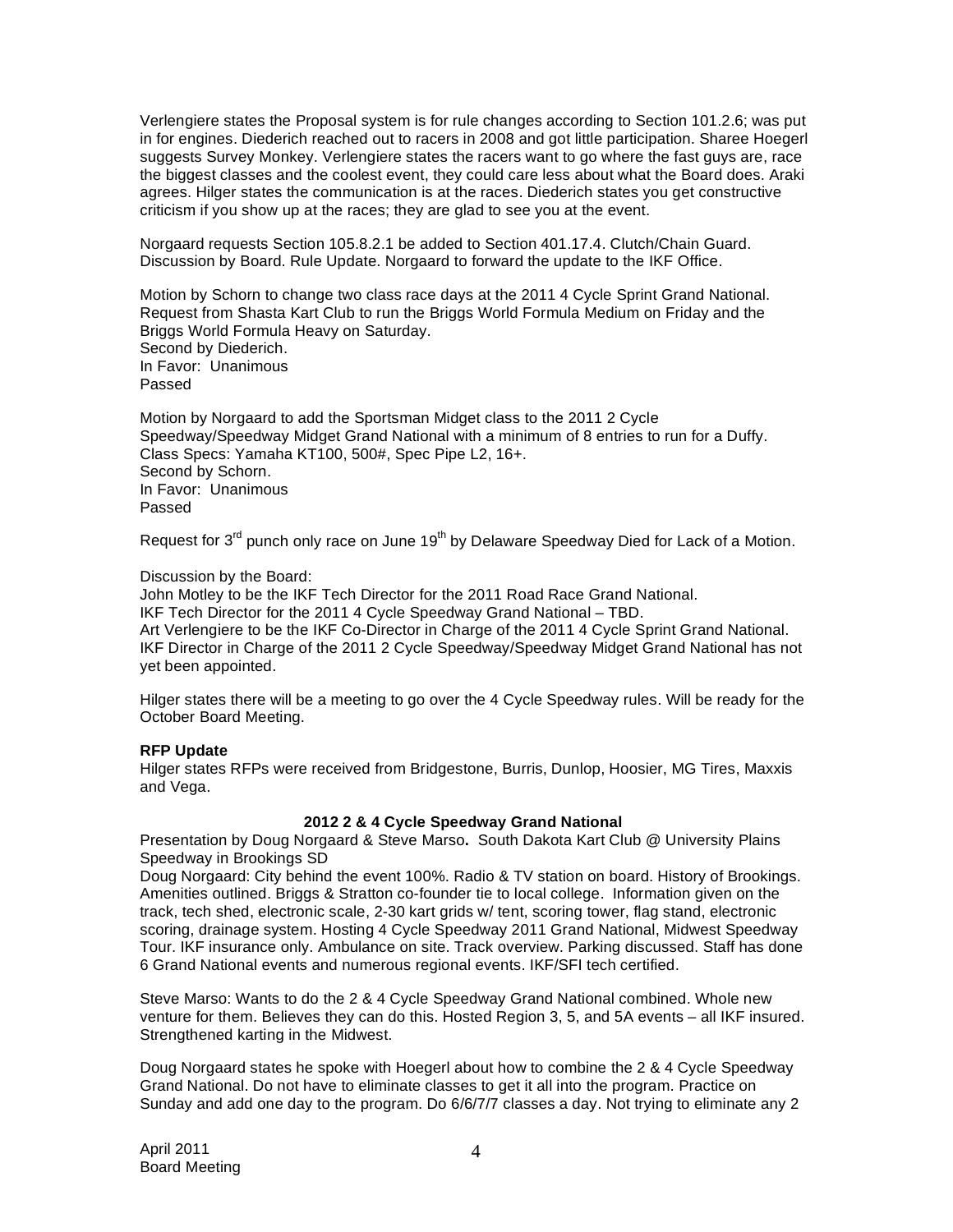or 4 Cycle. Looking at roughly 650 entries for the event. Feels very confident they can host the combined event. Experienced officiating. Neither bidder has a parking problem. Discussion of pit passes sold. Loyal to IKF. Extra lighting. Parking not a problem if it rains. Will use transponders. Is a fast track. Wants to get event completed by 6-7pm. Both bidding tracks are user friendly. Discuss integration of 2 and 4 cycle classes – Diederich, Hilger and Hoegerl to work on this. Need to start earlier in the day. Want to keep 2 Cycle alive.

## **Proposals**

Submitted by Motley:

1. Engine changes in 2 Cycle Sprint/TaG: Should demonstrated damage to an engine occur, the Technical Inspector may allow repair or the substitution of a like engine. The burden for demonstrating damage rests with the competitor. If the competitor is unable to demonstrate damage, one additional engine (total of 2) MAY be approved by the Technical Inspector. If approved, the competitor will start the next competition session at the back of the lineup. The intent of these rules is to repair engine damage, NOT to perform maintenance. The interpretation will be up to the Technical Inspector.

Discussion: Motley states competitors change engines with no penalty. Chaos for the tech personnel. Not a broad based problem – only a handful of people. Seconds by Schorn and Diederich.

2. TaG classes: the engine brand and model may not be changed after qualifying. Discussion by Board.

Seconds by Schorn and Scribner.

3. Port Measurement in TaG engines.

Discussion by Board. Conflict in measurement and degrees. Digital read out. Seconds by Schorn and Diederich.

Submitted by Verlengiere:

4. Adjust the number of entries required to receive a Duffy at the IKF 2 Cycle Sprint Grand Nationals to 15, effective 2012.

Discussion: Verlengiere does not feel giving a Duffy for 5 entries is the right number. Proposal is Withdrawn by Verlengiere.

Submitted by Scribner:

5. Add to Section 110.9: Duffy Award Restriction. See Section 212.3 for 2 Cycle Sprint, Section 213.3 for 4 Cycle Sprint and Section 405.3 for 4 Cycle Speedway. Seconds by Scribner and Verlengiere.

Submitted by Scribner: 6. Change Section 212.3 to read: At Grand National events, classes with less than 10 entrants will not be run for a Duffy. Seconds by Scribner and Verlengiere.

Submitted by Scribner: 7. Change Section 213.3 to read: At Grand National events, classes with less than 10 entrants will not be run for a Duffy. Seconds by Scribner and Verlengiere.

Submitted by Scribner: 8. Change Section 405.3 to read: At Grand National events, classes with less than 10 entrants will not be run for a Duffy. Seconds by Scribner and Verlengiere.

Submitted by Araki: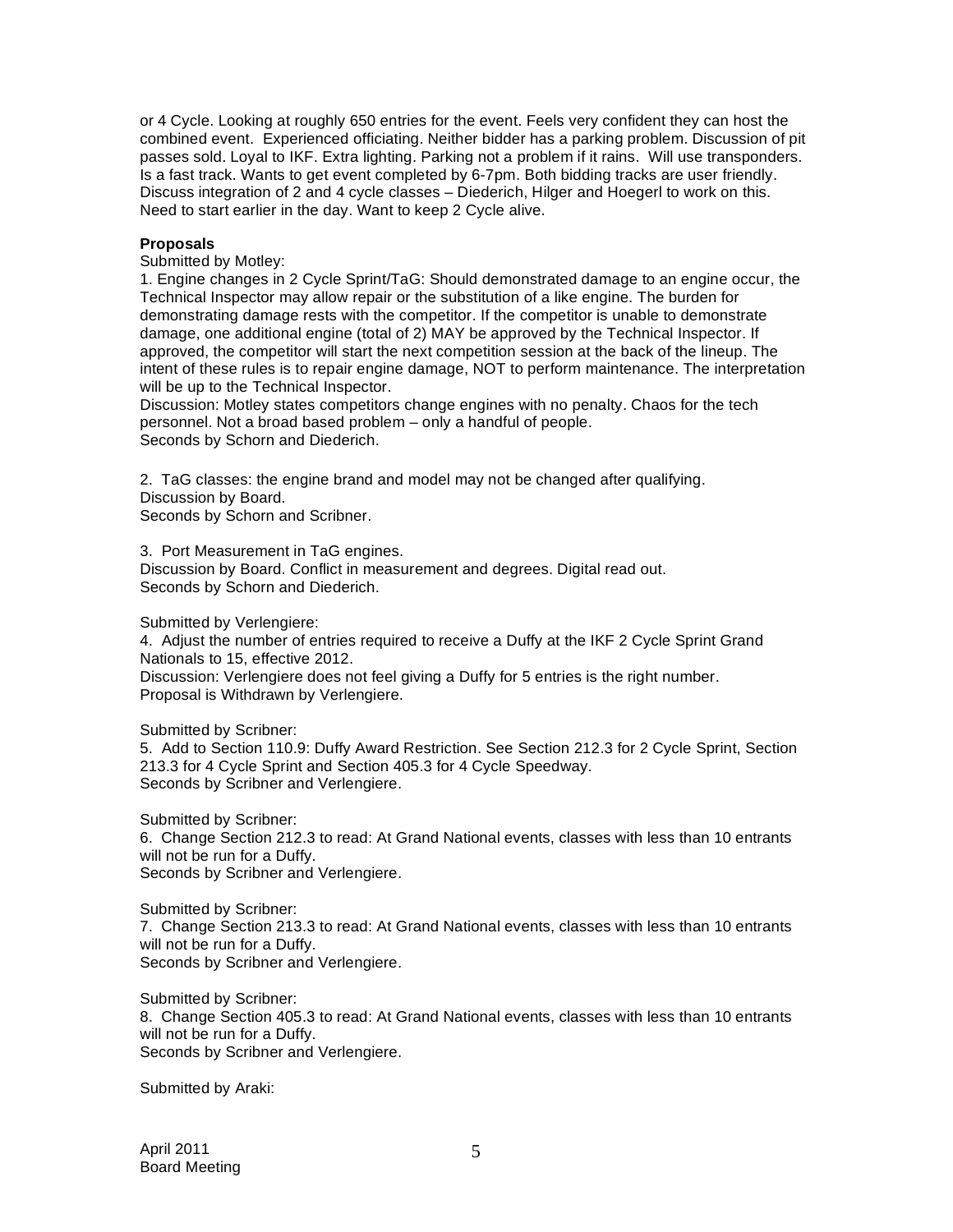9. Section 207 Class 2: Change age on the Junior I Comer 2 Cycle Sprint class to Attained Age 7- Competition Age 11.

Reason by Araki: Make an easier transition for a kid karter to go into Junior I. Is a very difficult transition. Too big of a jump, competition wise. Motley agrees. Seconds by Motley and Diederich.

Submitted by Araki: 10. Section 207 Class 3: Change age on the Rookie Sportsman class to Attained Age 7- Competition Age 11. Seconds by Motley and Verlengiere.

Submitted by Schorn:

11. Section 209 Classes 1,2,3: Change age on the Junior I Briggs Gas Animal Light, Medium and Heavy to Attained Age 7- Competition Age 11. Seconds by Scribner and Diederich.

Submitted by Motley:

12. Introduce a new Kid Kart class based on the Honda GX50U engine. Sealed engine, claimer rule. Engine available through Honda Performance Development. Engine is running a number of places; he has tested it. Not suggesting to replace C-51. Viable alternative. Chance to get Honda involved. Motley to send verbiage. Details to follow. Seconds by Scribner and Diederich.

Stan Reiter joins the Meeting.

Submitted by Hoegerl:

13. Section 402 2 Cycle Speedway Championship Class #13 Super Sportsman. Allow wet or dry engine clutch per Section 202.5. Reason: Wet engine components are becoming harder to find and dry clutches reliability have improved. Seconds by Schorn and Diederich.

14. Section 207 2 Cycle Sprint Championship Class #1 Kid Kart to have an engine claiming fee of \$1,500. This does not include engine mount and air filter. You must also be a competitor in the class. Reason – to allow beginning drivers and their parents the opportunity to learn driving and mechanical techniques.

Seconds by Motley and Norgaard.

Motion to Adjourn the Meeting by Verlengiere. Second by Araki. Meeting Adjourned at 4:10pm.

President Bill Hilger called the Sunday Open Meeting to order at 8:33 am. Directors present at Roll Call by Secretary Schorn were Glenn Araki, Ed Diederich, Bill Hilger, Jack Hoegerl, John Motley, Doug Norgaard, Mike Schorn, Rick Scribner, and Art Verlengiere.

President Hilger welcomes the following members and guests in attendance: Hank Cantrell, Sharee Hoegerl, Ron Perry and Stan Reiter.

## **2012 IKF GRAND NATIONAL BIDS**

# **2 CYCLE SPRINT**

Region 11 All Star Karting **Prairie City Raceway** Rancho Cordova CA Presentation by Rick Scribner. Promoter has 30 years experience in karting. Can do 2 & 4 Cycle Sprint Combined event. Can do a first class event. Could be 600-700 entries. Will begin to use IKF insurance immediately. Discussion re: parking, entry fees. Awarding contingent on the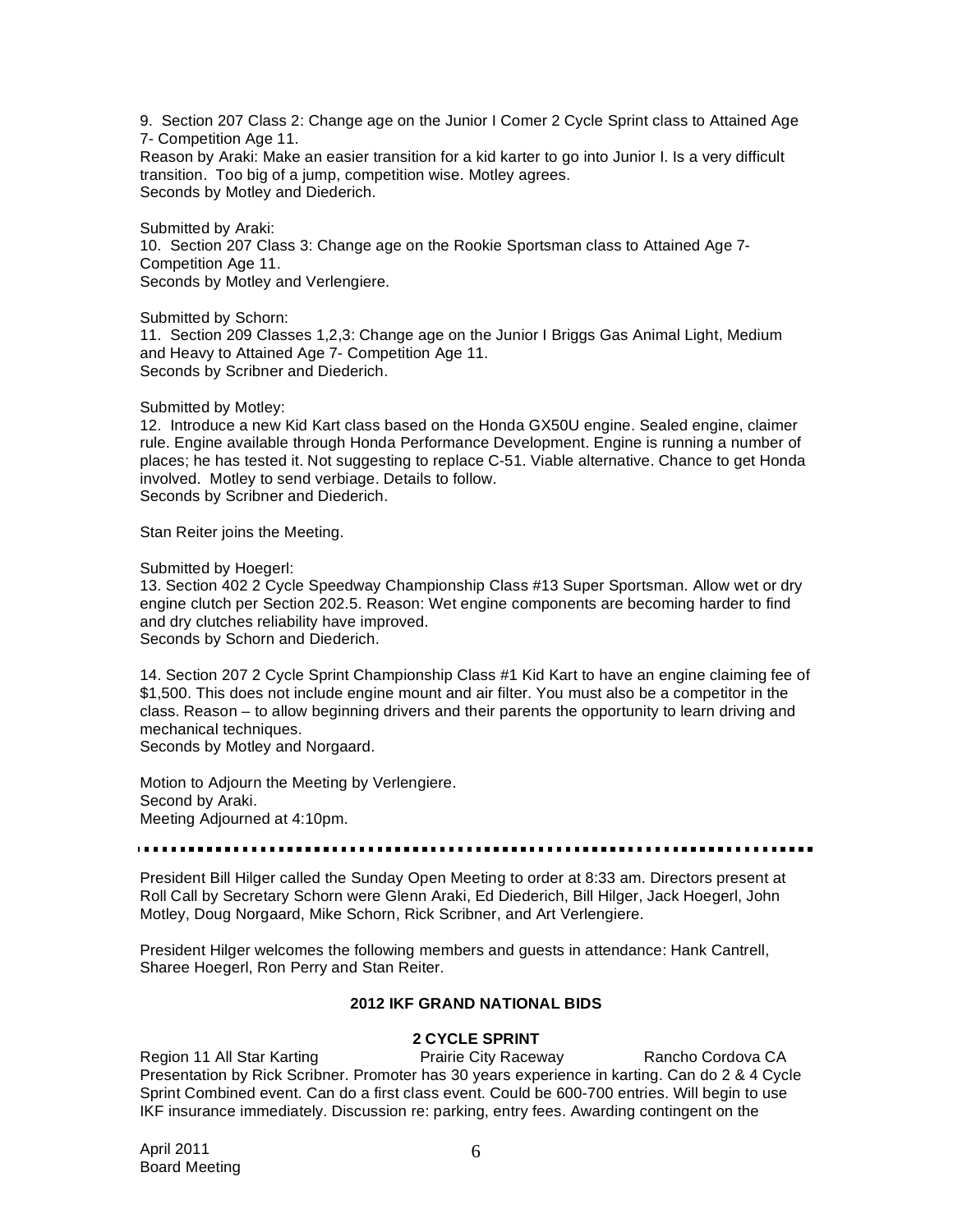exclusive use of IKF insurance for 2011 and 2012 except for contracted events. Very organized track.

# **2 CYCLE SPRINT BACK UP BIDS**

Region 7 Mike Manning Willow Springs Kart Track Willow Springs CA Presentation by Art Verlengiere. Hosted the 2010 2 Cycle Sprint Grand National. Minor problems. Managed event well. Benefits to starting event later in the day. Should be considered for the job they did in 2010. Covered grid. Little drama. Did remarkably good job. Verlengiere is not opposed to awarding a club/track the event multiple years if they have done a good job. Hosts exceeded expectations.

Region 11 Southern Oregon Karters Jackson County Sports Park White City OR Presentation by Stan Reiter. New track paving. Permanent power. New scoring tower. Permanent restrooms, water, flag stand, parking, scales, covered tech, clockwise configuration for event, no noise ordinance, RV dump, asks about rotation schedule, website, banquet facility. Is an option to run at night.

Region 11 Kerman Kart Club Buttonwillow Raceway Park Buttonwillow CA Presentation by Ron Perry. Understood back up bids. Temporary tracks for their events. Grand Nationals at this facility before. Counterclockwise track w/chicane. Plenty of pit area. Club started in the 1960's. Good following. 60-70 members. Club hosted successful Grand National and regional races. Track can handle kart count, hookups, scoring, covered grid, indoor tech, covered scale area, snack bar, amenities in area, capable of doing the event, sells IKF wristbands only. Discussion regarding a permanent facility. Verlengiere adds that Kerman puts on phenomenal events at temporary tracks; best at promoting their events. Discuss spectator viewing area. Araki says that Ron has set up and promotes an arrive & drive program; huge help in getting interest in karting.

Region 11 Northern Nevada Kart Club Desert Park Raceway Reno NV Presentation by Ed Diederich. Hosted the 2009 Grand Nationals. Fixed track curbing. New formula track sealer to be done in June. Temporary water, large generator, revamped scoring system loop, need updated AMB software. Issue is event date – hot in July/first part of August. Track configuration not changed – 9 turn track, elevation changes. Permanent scoring tower and starter stand, side by side racing in most corners. Premier regional events. No stakes in parking lot – huge repair expense. Need advance notice for night racing. Can't have permanent lighting. Araki says ideal to do at night. Diederich states it can be arranged.

Vote to award the 2012 2 Cycle Sprint Grand National. All Star Karting: Diederich, Hilger, Hoegerl, Motley, Norgaard, Schorn, Scribner, Verlengiere No vote from Araki. 2012 2 Cycle Sprint Grand National awarded to All Star Karting @ Prairie City Raceway.

Vote to award the 2012 2 Cycle Sprint Grand National Back Up Track. Kerman Kart Club: Araki, Hoegerl, Norgaard, Schorn, Verlengiere So Oregon Karters: Diederich, Hilger, Motley, Scribner 2012 2 Cycle Sprint Grand National Back Up Track awarded to Kerman Kart Club @ Buttonwillow Raceway Park.

# 4 **CYCLE SPRINT**

Region 11 All Star Karting **Prairie City Raceway** Rancho Cordova CA Region 6 Tri City Kart Club Horn Rapids Kart Track Richland WA Presentation by Mike Schorn. Hosted 2010 Grand Nationals. Discussion: Scoring tower, concessions, running water bathrooms and showers, covered grid, tech barn, scale shed, pit area, grandstands, track paved in 2009, barriers, area amenities, active & strong club, 60-90 competitors at a club race, on site ambulance.